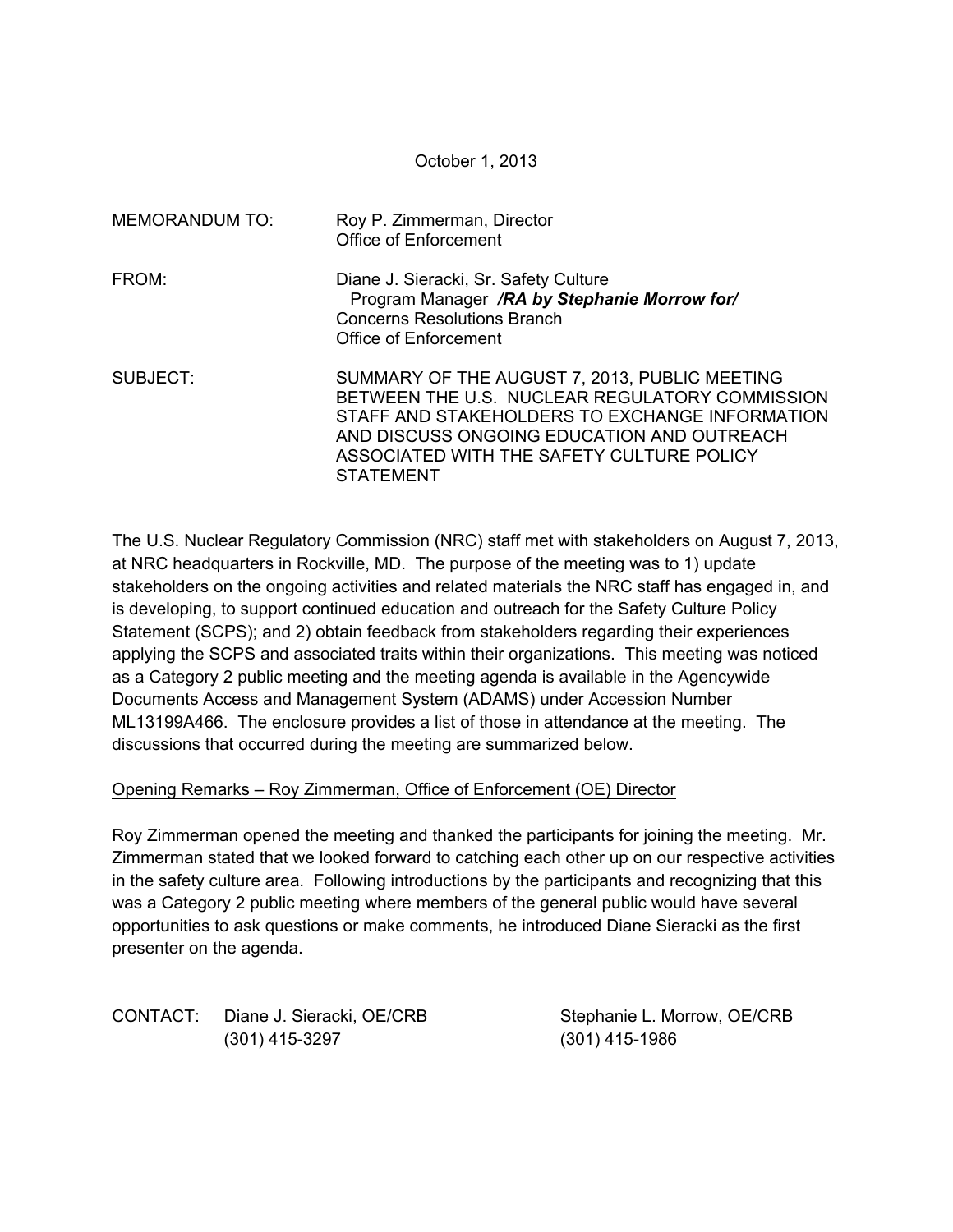R. Zimmerman - 2 -

# Safety Culture Outreach – Diane Sieracki, OE

Diane Sieracki discussed the various outreach activities OE staff has supported for the SCPS. The following are examples of conferences/workshops at which OE staff provided outreach on the SCPS:

- Waste Management Conference, February, 2013
- G8 Safety and Security Group, October, 2012
- DevonWay Continuous Improvement Conference in September, 2012
- Visit with Japanese regulator in March, 2012

Upcoming conferences that OE staff will be participating in to talk about safety culture and the SCPS include:

- DevonWay Continuous Improvement Conference, September, 2013
- Argonne National Lab for new countries embarking on nuclear power, September, 2013
- National Transportation Safety Board Forum on Safety Culture, September, 2013
- American Nuclear Society Risk Management Meeting, November, 2013

Ms. Sieracki also mentioned a number of international outreach activities:

- G8 Safety and Security Group presentations related to NRC's SCPS. This group recommended endorsement of the International Atomic Energy Agency (IAEA) Action Plan for Nuclear Safety in Light of the Fukushima Event by all member countries.
- IAEA meetings related to the IAEA Action Plan for Nuclear Safety have included presentations by NRC staff on the SCPS. The most recent meeting was related to human and organization factors in safety culture in May, 2013
- Maintaining involvement with IAEA in the safety culture area by assisting with development of IAEA documents such as Technical Documents and Report Series documents. The most recent consultancy meeting was held for the development of a common questionnaire/survey to be used in assessing safety culture in August, 2013.

Ms. Sieracki provided information on the interaction of NRC safety culture staff with other regulators involved in discussions related to safety culture and High Reliability Organizations (HRO). These government regulators meet periodically, and NRC will host the next HRO meeting to be held late in 2013 or early 2014. NRC staff provided information and gave presentations related to the SCPS at past HRO meetings, including:

- HRO meeting hosted by Department of Transportation in January, 2013
- HRO meeting hosted by Department of Energy in June, 2013

Ms. Sieracki also noted that the Bureau of Safety and Environmental Enforcement has adopted the NRC SCPS definition and traits in the development of their own policy statement for the offshore oil and gas industry.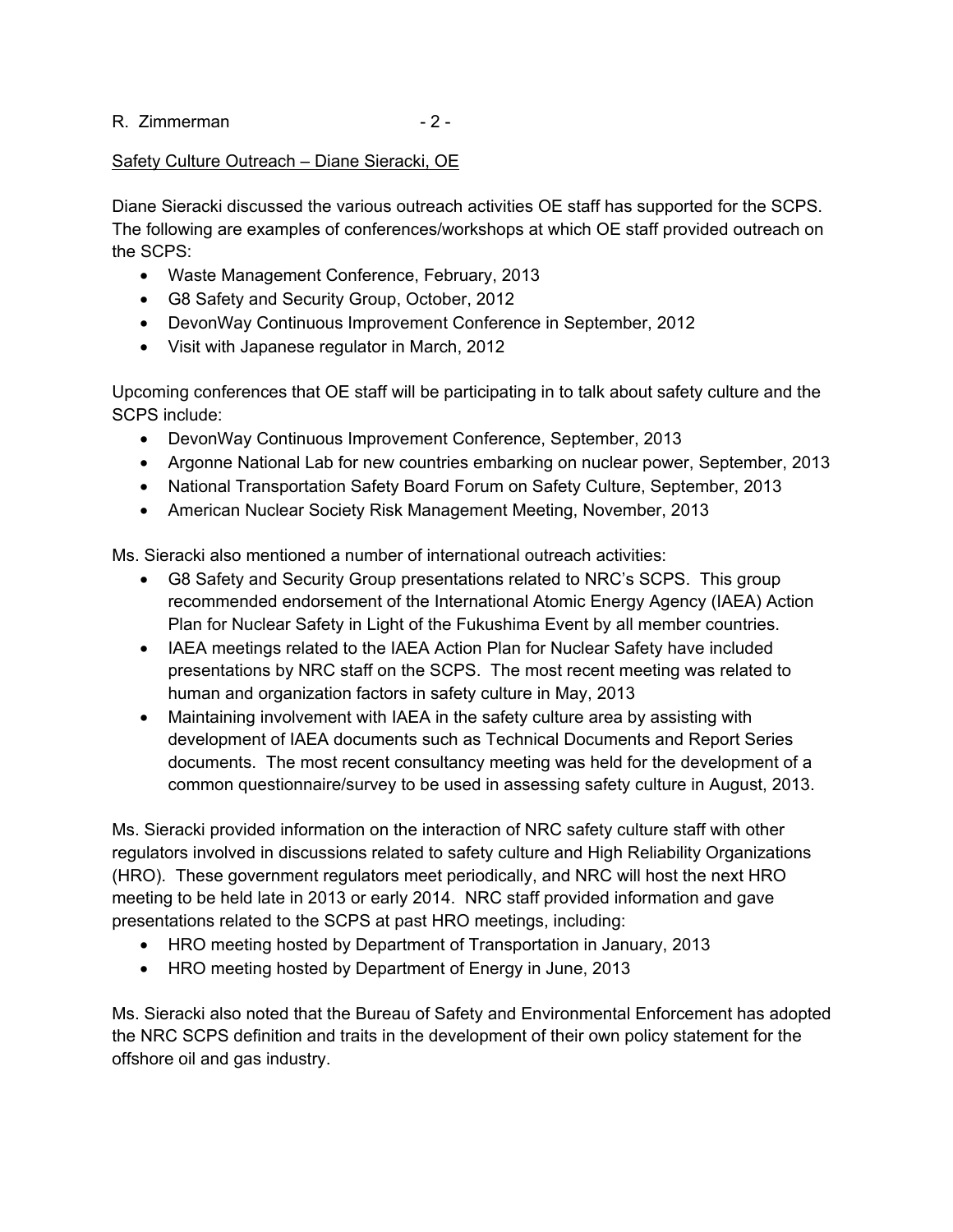#### R. Zimmerman - 3 -

Bob Link cautioned that a survey for assessing safety culture on an international level may not be appropriate for individual countries. Diane Sieracki acknowledged Mr. Link's comment by explaining that the international work is typically guidance and options to use rather than requirements.

## Safety Culture Outreach – Cindy Flannery, Office of Federal and State Materials and Environmental Management Programs (FSME)

Cindy Flannery indicated that FSME has been focusing on safety culture training with a new training course under development. The objective is to: 1) provide consistent message for Agreement State regulators/personnel on what the SCPS says and means and how to implement it; and 2) communicate expectations for Agreement State personnel for what they should know and what they should share with their licensees related to the SCPS. The training will be presented as a webinar and is planned for September 2013.

# Safety Culture Common Language Initiative – Molly Keefe, Office of Nuclear Reactor Regulation (NRR)

Molly Keefe described recent efforts to develop a common language for safety culture in the nuclear power industry. The initiative included a working group with participants from the Institute of Nuclear Power Operations (INPO), Nuclear Energy Institute (NEI), all four NRC Regional offices and several offices within NRC Headquarters. This initiative was requested by the industry in order to align terminology between the NRC's Reactor Oversight Program (ROP) inspection and assessment processes and the industry's assessment process. It began before the development of the SCPS and was put on hold until after the SCPS was finalized. The common language initiative uses the traits from the SCPS as a basic foundation, and contains definitions and examples to describe each trait more fully. During the development of the common language, the workshop participants determined that due to some recent events in the industry an additional trait, Decision Making, was needed. This trait was added to the common language terminology. The common language was finalized in January 2013. Since completion of the common language, NRR has put together a working group to determine how best to adopt the new language into the framework of the cross-cutting areas in the ROP. Next steps include incorporation of the language into a permanent NRC document, incorporation of the relevant parts into the ROP, and development of training for NRC inspectors. The Common language is available in ADAMS, on the INPO website and will be on the NRC's Safety Culture Website.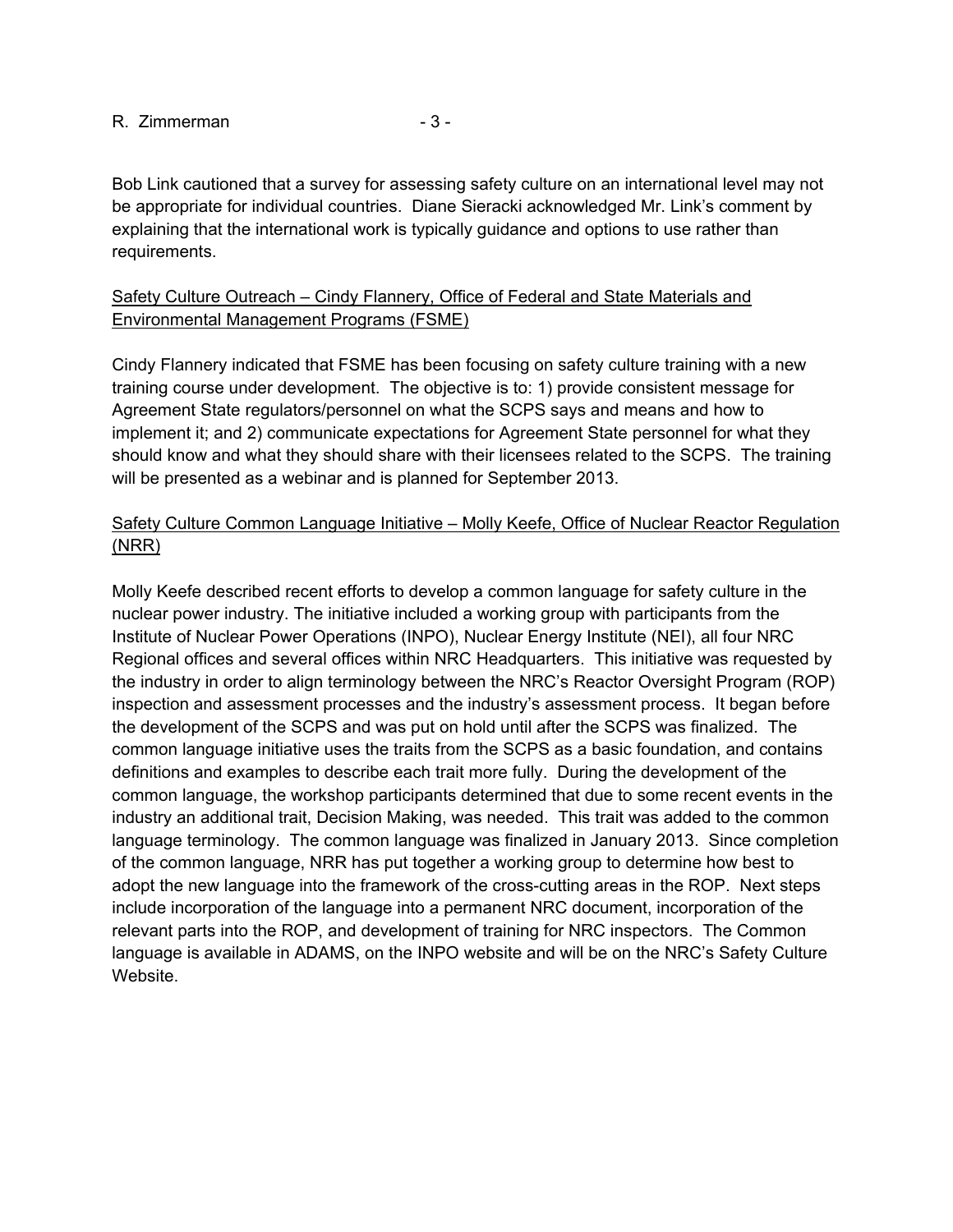## R. Zimmerman - 4 -

# Safety Culture Outreach – Josie Piccone, Office of Nuclear Material Safety and Security (NMSS)

Josie Piccone stated that NMSS is continuing in the education and outreach mode by giving presentations at staff meetings, licensee and industry meetings, and workshops. A recent example is the June, 2013 Fuel Cycle Information Exchange, which included a poster and takeaway materials and two presentations: a presentation by NRC staff, "Safety Culture: A Continuous Journey," addressing the NRC's ongoing focus on safety culture, and "Raising the Bar," a presentation by a fuel facility representative (Global Nuclear Fuel – Americas (GNFA)) on their safety culture program. Also, over approximately the past 6 months, most public meetings in the spent fuel storage and transportation area have included key messages from the SCPS and inspectors have distributed copies of the SCPS brochure. Additional current and future activities include: consideration of areas/issues that are informed by the SCPS in the staff's plan to revise the Fuel Cycle Oversight Process; further outreach efforts through sharing key messages and outreach products during licensing and inspection meetings; and consideration of incorporating a general discussion of the SCPS in future revisions of licensing guidance, noting that a policy statement is not a regulation, but an expectation.

Bob Link cautioned not to put policy statements into regulatory documents, because policy statements are an expectation, not a regulation. If the SCPS is included in guidance documents it may appear to be de facto regulation. Ms. Piconne acknowledged the comment.

Roy Zimmerman agreed with Mr. Link's comment and the importance of the NRC not overstepping the Commission's direction that implementing the SCPS is not a regulatory requirement, but rather the Commission's expectations. He reiterated the Commission's direction to the staff to engage the regulated industry through outreach and education regarding the SCPS.

## Education Tools – Catherine Thompson, OE

Catherine Thompson discussed educational tools OE is developing as part of ongoing outreach and education. OE has developed four case studies which are on the NRC's public safety culture website. Three of the case studies are based on an accident or event that resulted, in part, from a weak safety culture. The fourth case study is an event where tragedy was prevented because of a positive safety culture.

OE is now focusing on developing case studies that are longitudinal; that is, they follow an organization's response to an accident over time to demonstrate the dynamic nature of safety culture. These studies will identify initiatives and actions taken by the organization to strengthen their safety culture.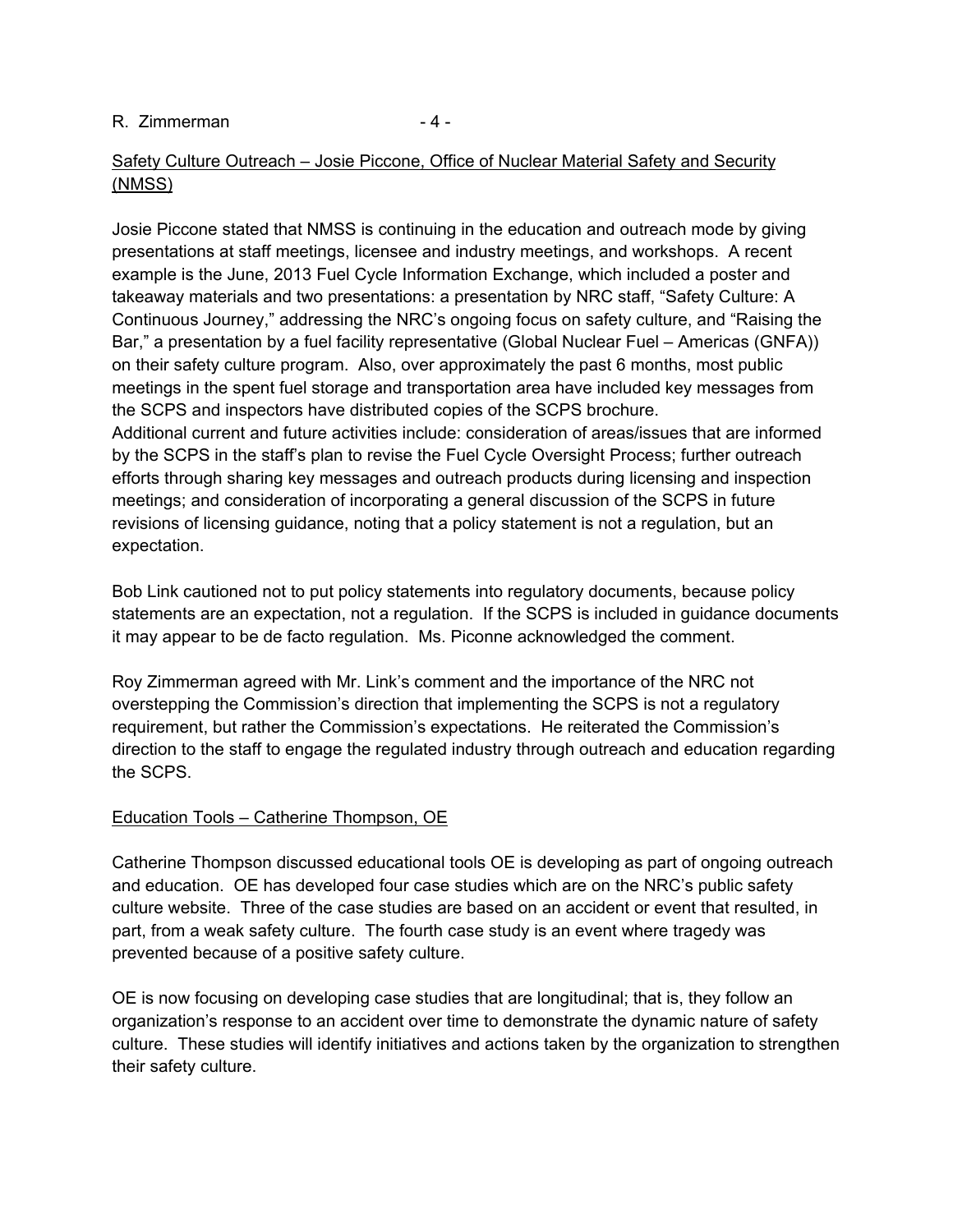### R. Zimmerman - 5 -

OE is also developing studies on each of the nine traits from the SCPS. The definitions of these traits were included in the SCPS, but without a "third tier" description of how they might be implemented. These studies will discuss each trait and discuss why it is important and provide examples of what it could look like when implemented.

Finally, OE is considering developing a safety culture newsletter focusing on the agency's external safety culture activities that would provide an overview of program office safety culture activities, IAEA safety culture activities, and other relevant safety culture issues that are in the news around the world.

Mr. Zimmerman indicated that stakeholder feedback on the case studies has been very positive, and that the case studies serve as a teaching tool to help demonstrate the importance of a positive safety culture. He indicated that we appreciated the feedback on ways to enhance the case studies. He supports the staff's intent to develop additional case studies.

# Effectiveness Review/Survey – Stephanie Morrow, OE and June Cai, FSME

Stephanie Morrow described a two-part project OE is undertaking in collaboration with FSME and NMSS to evaluate the effectiveness of the NRC's outreach and education activities associated with the SCPS. The goals of the project are to: 1) benchmark how the NRC's approach to communicating safety culture expectations compares to other regulatory agencies and non-government organizations; and 2) identify strengths and potential areas of improvement in the NRC's current approach to communicating safety culture expectations to the materials licensee community. The project will include a survey to get feedback from FSME's materials licensees, NMSS's fuel cycle licensees, and licensees from any Agreement State volunteers. The survey will evaluate the effectiveness of the NRC's outreach and education efforts and identify potential areas for improvement in the current approach to communicating about safety culture.

June Cai added that FSME recently sent a letter to the Agreement States asking for volunteers to participate in the survey effort. FSME asked the Agreement States to respond by September 13th. The request stresses that the survey will be voluntary, information will be collected confidentially by a third party contractor, and the survey will focus on feedback regarding NRC outreach and education efforts, not licensee activities. The timeline for administering the survey is still tentative as it will require clearance from the Office of Management and Budget which can take from six weeks to multiple months depending on the type of clearance for this activity.

## Agreement State Implementation of Safety Culture – Lee Cox, North Carolina

Lee Cox indicated that his state is using the SCPS as an opportunity to develop common language across all materials regulated by his Agreement State. North Carolina has used the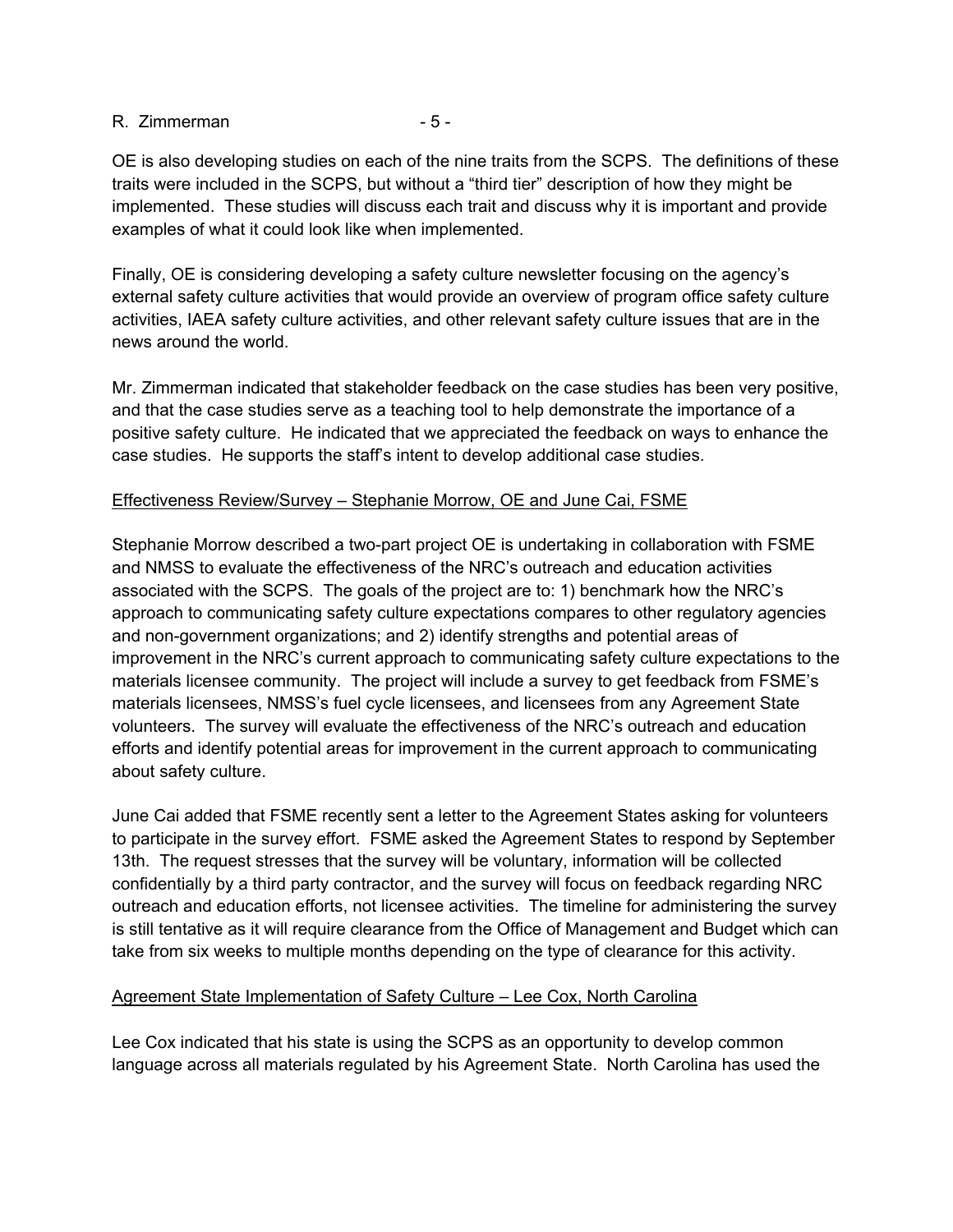#### R. Zimmerman - 6 -

NRC safety culture brochure as a basis for communicating with all materials stakeholders. They changed their mission statement to incorporate the safety culture language, and last year the governor of North Carolina proclaimed January as radiation safety month. They are also using the brochure to educate leaders at exit inspections, and they have been giving presentations and distributing brochures at locations that use nuclear materials such as dental offices, vet clinics, and chiropractor offices. Mr. Cox suggested that NRC should look at how safety culture can be brought into the emergency response world and discussed in that context. In addition, as licensees are trained on new requirements they should also learn about safety culture, which could include incorporating safety culture into the Part 37 Steering Committee activities.

Mr. Cox indicated that he found the brochure to be useful and a big success early on. Twenty different Agreement States have asked how North Carolina used the brochure for its specific needs. Mr. Cox also noted that he gets a lot of questions about applying the SCPS to X-ray programs. The SCPS language has helped bring North Carolina's X-ray program up to par with its radioactive materials program.

## Public Comments/Questions:

Billie Garde made the suggestion to include a safety culture panel discussion at the next American Petroleum Institute conference. Diane Sieracki will contact Billie Garde for details.

# Power Reactor Safety Culture Initiatives – Ken Koves, Institute for Nuclear Power Operations (INPO)

Ken Koves reported that the new INPO document 12-012, "Traits of a Healthy Nuclear Safety Culture" was published in December, 2012. After the common language effort was completed in January, 2013, INPO published Revision 1 of 12-012, which includes all of the examples developed during the common language workshop. INPO also rolled out Addendum 1, which includes the examples organized by leadership level. Addendum 2 is a cross-walk of the new common language traits to the old INPO principles and IAEA characteristics, and Addendum 2-2 is the pocket guide of the traits document. As part of the roll out of the new language, INPO held five meetings across the country and invited power reactors and vendors to talk about the new language. INPO also rolled out online training for the traits on July 1, 2013. The training covers each of the traits and related them back to the old INPO principles.

Dr. Koves noted that INPO has also worked with vendor suppliers to take the common language and apply it to their organizations. INPO officially started using the traits on July 1, and has asked power reactors to also begin transitioning to the common language traits.

Molly Keefe asked if Dr. Koves could provide more information about the online training offered by INPO. Dr. Koves stated that the online training is through the National Academy for Nuclear Training e-Learning, and INPO members and international members have access to the system.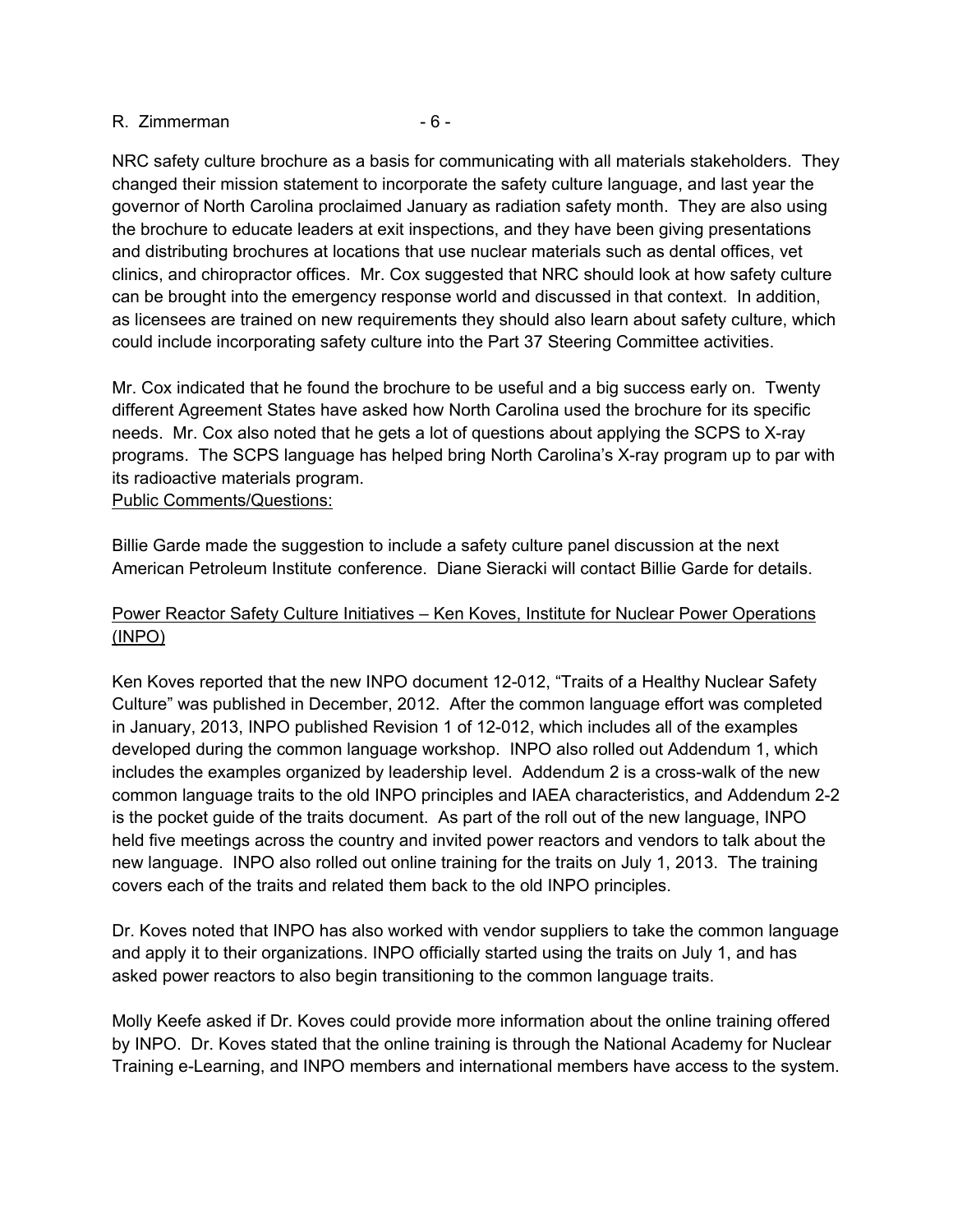### R. Zimmerman - 7 -

The training starts with the Davis Besse event to explain why INPO is talking about safety culture, then the training relates the traits back to the INPO principles, then it details the attributes under each trait. Most licensees are doing annual or biannual training about Davis Besse, and this training might become part of that required training, but it is not currently.

Roy Zimmerman indicated that the NRC would be interested in seeing the online training that INPO developed, and Dr. Koves indicated his preliminary willingness to support the request. Diane Sieracki will follow-up with Dr. Koves.

## Additional Comments – Rebecca Carr, Bechtel

Rebecca Carr indicated that Bechtel has been engaged in rolling out the SPCS traits to their management. Ms. Carr asked if the NRC intended to update the SCPS in light of the tenth trait, "Decision Making" that was added as a result of the common language workshops with the reactor community and the NRC.

Diane Sieracki noted that the SCPS states that the nine (9) traits may not be all inclusive. Some of the traits may resonate with some licensees and not others. Ms. Sieracki further indicated that the reactor community felt strongly about adding "Decision Making," but that did not mean that some of the materials licensees would see that as a high enough priority to rise to the level of adding another trait. She further indicated that some regulated communities may find other areas that rise to trait level for their organizations. Ms. Sieracki indicated that there were no current plans to update the SCPS.

# Closing Remarks – Roy Zimmerman, OE:

Mr. Zimmerman praised the participants for their voluntary initiatives and efforts to support the SCPS and associated traits. He indicated that the staff continues to recognize that a "one size fits all" approach isn't the best option for the regulated community to voluntarily implement the SCPS, but rather each organization needs to tailor it to fit their situation and needs. He further stated that staff will continue to update the safety culture website periodically and staff is available to assist in getting the message out, should stakeholders request NRC involvement through speaking engagements, training activities, etc. Mr. Zimmerman suggested, and received agreement from the participants, that similar public teleconferences/meetings about twice a year would be beneficial. Lastly, he thanked the participants a final time for their efforts and for joining this public meeting. He stated that the Commissioners continue to follow the staff's and regulated communities' activities in the safety culture area with interest.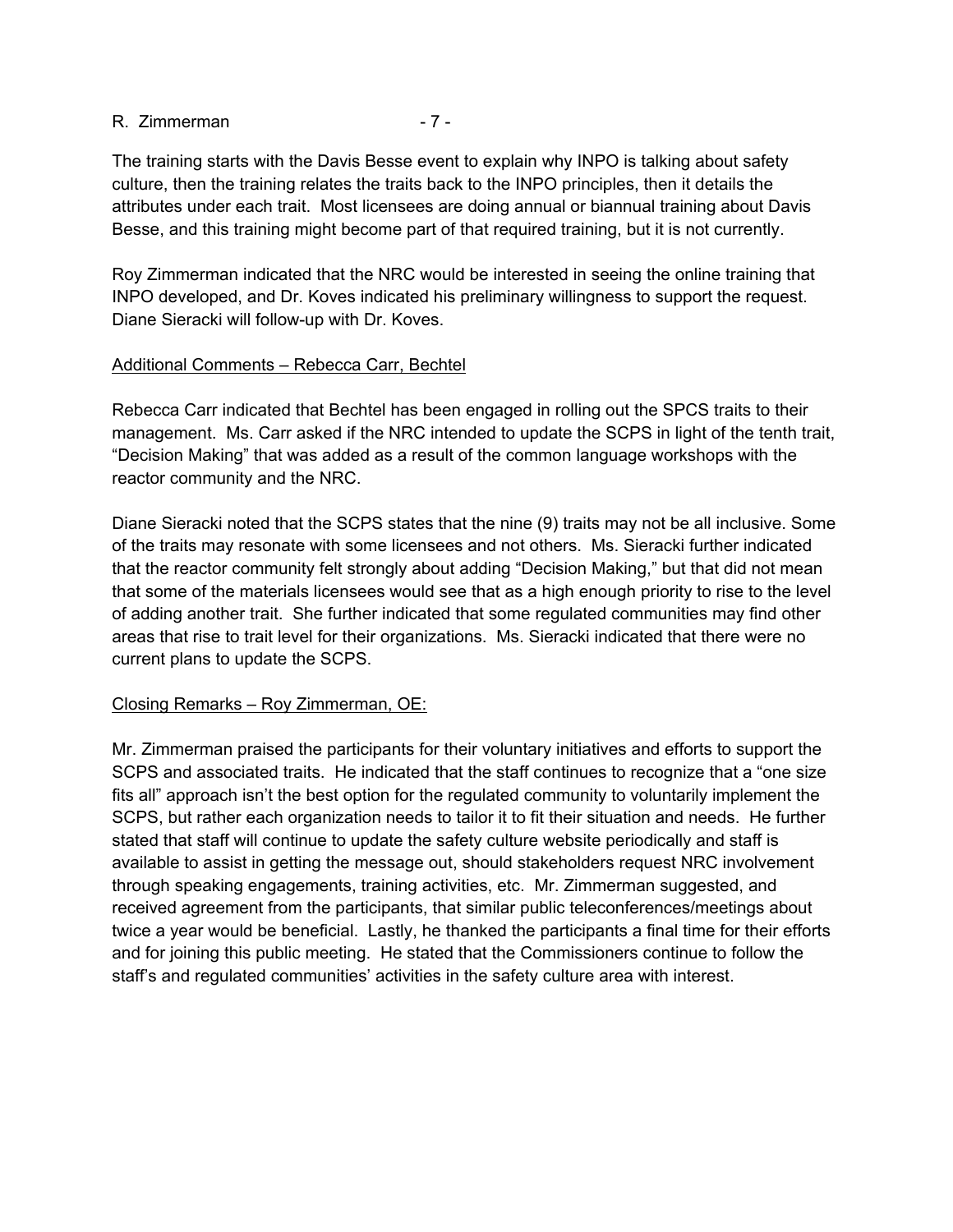# R. Zimmerman - 8 -

Ms. Sieracki indicated she would send all meeting attendees the ADAMS Accession number for the common language workshop results, along with the dates for the HRO public meeting to be hosted by the NRC, and the meeting feedback form.

Public meeting was adjourned.

Enclosure:

1. Meeting Participants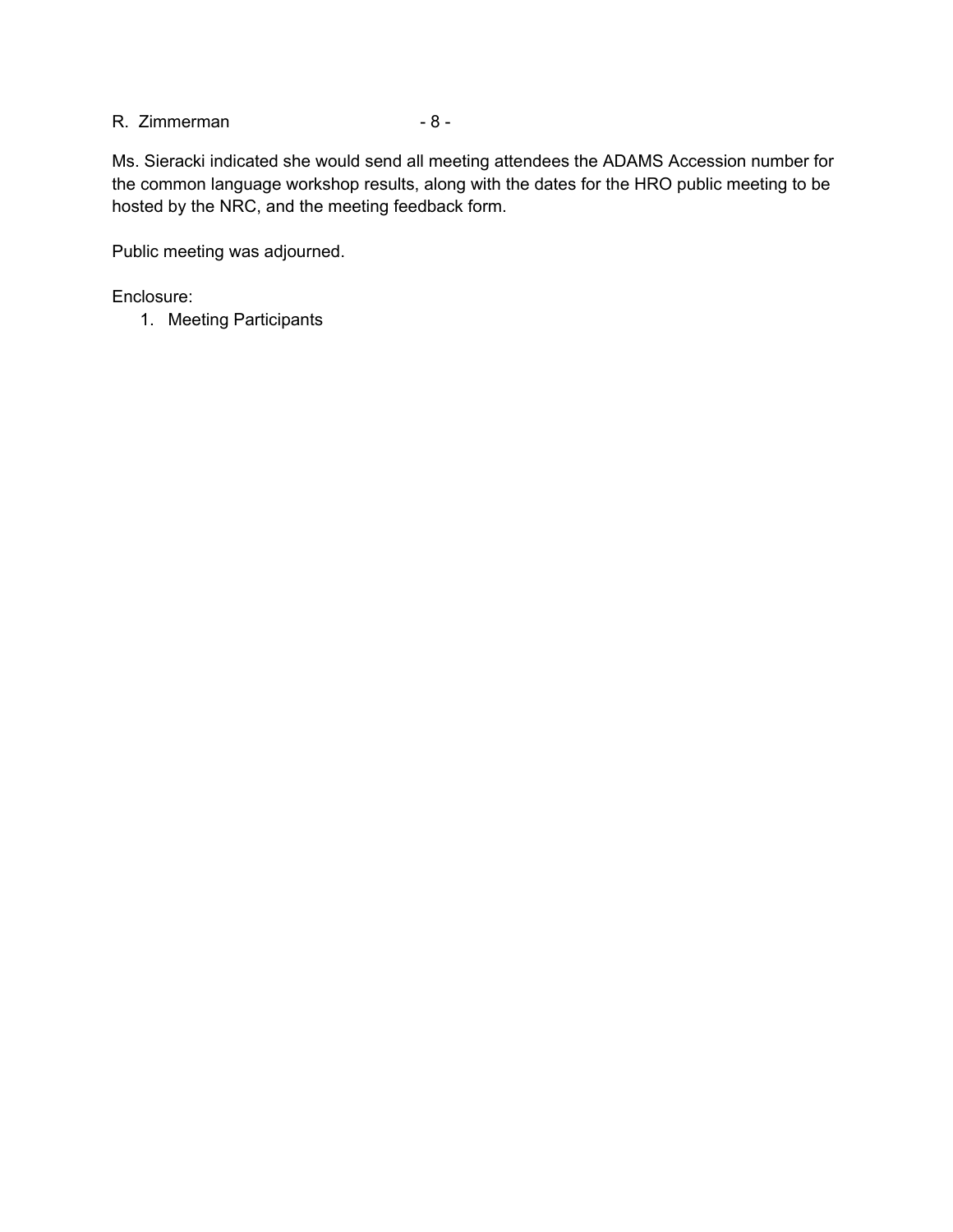R. Zimmerman - 7 -

Ms. Sieracki indicated she would send all meeting attendees the ADAMS Accession number for the common language workshop results, along with the dates for the HRO public meeting to be hosted by the NRC, and the meeting feedback form.

Public meeting was adjourned.

### Enclosure:

1. Meeting Participants

## DISTRIBUTION:

| ACampbell, OE            |  |  |  |  |
|--------------------------|--|--|--|--|
| JPiccone, NMSS           |  |  |  |  |
| PHabighorst, NMSS        |  |  |  |  |
| MDiaz, NMSS              |  |  |  |  |
| CMorell, NMSS            |  |  |  |  |
| <b>SPeters, RES</b>      |  |  |  |  |
| <b>VBarnes, RES</b>      |  |  |  |  |
| ABolger, NRR             |  |  |  |  |
| <b>OWFN Receptionist</b> |  |  |  |  |

SMorrow, OE CMiller, FSME UShoop, NRR CFlannery, FSME MKeefe, NRR JCai, FSME MThaggard, NSIR MHayes, NRO AStang, NSIR LDudes, NRO LWert, RII MLemoncelli, OGC

CThompson, OE DSieracki, OE JGiitter, NRR KO'Sullivan, FSME OWFN Receptionist TWFN Receptionist 3WFN Receptionist

### **ADAMS Package No.: ML13267A379**

| <b>OFFICE</b> | OE/CRB  | OE/CRB                               | OE/CRB: BC      | OFD        |
|---------------|---------|--------------------------------------|-----------------|------------|
| <b>NAME</b>   | SMorrow | <b>DSieracki</b><br>/RA/SMorrow for/ | <b>DSolorio</b> | RZimmerman |
| <b>DATE</b>   | 9/24/13 | 9/25/13                              | 9/25/13         | 10/1/13    |

**OFFICIAL RECORD COPY**